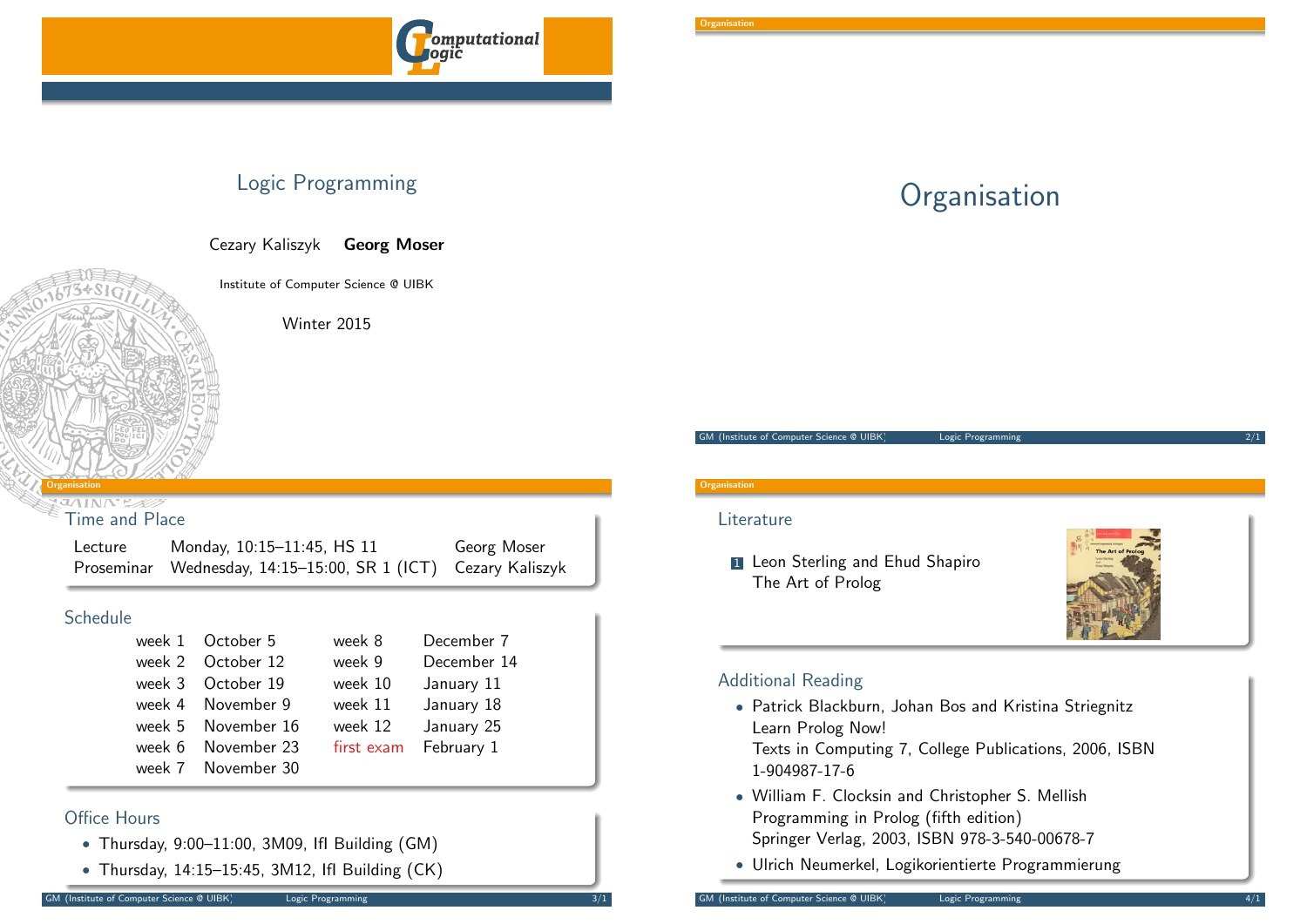### Declarative program development in Prolog with GUPU

- GUPU stands for "Gesprächsunterstützte Programmierübungsumgebung"
- GUPU has been maintained since 1991 by Ulrich Neumerkel et al.
- provides IDE for (a monotone subset) of Prolog (plus constraints)
- features (silent) termination checker and reference implementation
- online tutorial
- online homework submission and assessment
- runs on servers of the Vienna University of Technology

### Proseminar

- homework assignment and solution (only) in GUPU
- fully automated homework assessment
- "Abgabegespräch" at the end of the term if needed
- selected examples will be presented in the lecture or exercises

#### GM (Institute of Computer Science @ UIBK) Logic Programming

#### Organisation

### [E](#page-0-0)valuations (cont'd)

### Remarks

- you can always pre-evaluate your homework
- the system not only verifies your solutions, but also weights the solution according to its timeliness and documentation
- every student gets unique extra questions, so cheating is detected

### Exam

- first exam (closed-book) will take place on February 1
- your homework will be taken into account in the grading of the exam

#### Organisation

### **Evaluations**

### Exercise Schedule

| Examples 1-2   | October 9   | Examples 38-46 November 20 |            |
|----------------|-------------|----------------------------|------------|
| Examples 3-7   | October 16  | Examples 47-57 November 27 |            |
| Examples 8-19  | October 23  | Examples 58-66 December 4  |            |
| Examples 20-29 | November 6  | Examples 67-71 December 11 |            |
| Examples 30-37 | November 13 | late submission            | January 29 |
|                |             | assessment                 | February 3 |

### Deadlines and Grading

- deadline is always noon (CET)
- grading is automatic
- grading will be verified in the (voluntary) assessment

#### GM (Institute of Computer Science @ UIBK) Logic Programming

#### **Organisation**

## Outline of the Lecture

### Monotone Logic Programs

introduction, basic constructs, unification, database and recursive programming, termination

### Incomplete Data Structures and Constraints

incomplete data structures, definite clause grammars, constraint logic programming, answer set programming

### Full Prolog

semantics, correctness proofs, meta-logical predicates, cuts nondeterministic programming, efficient programs, complexity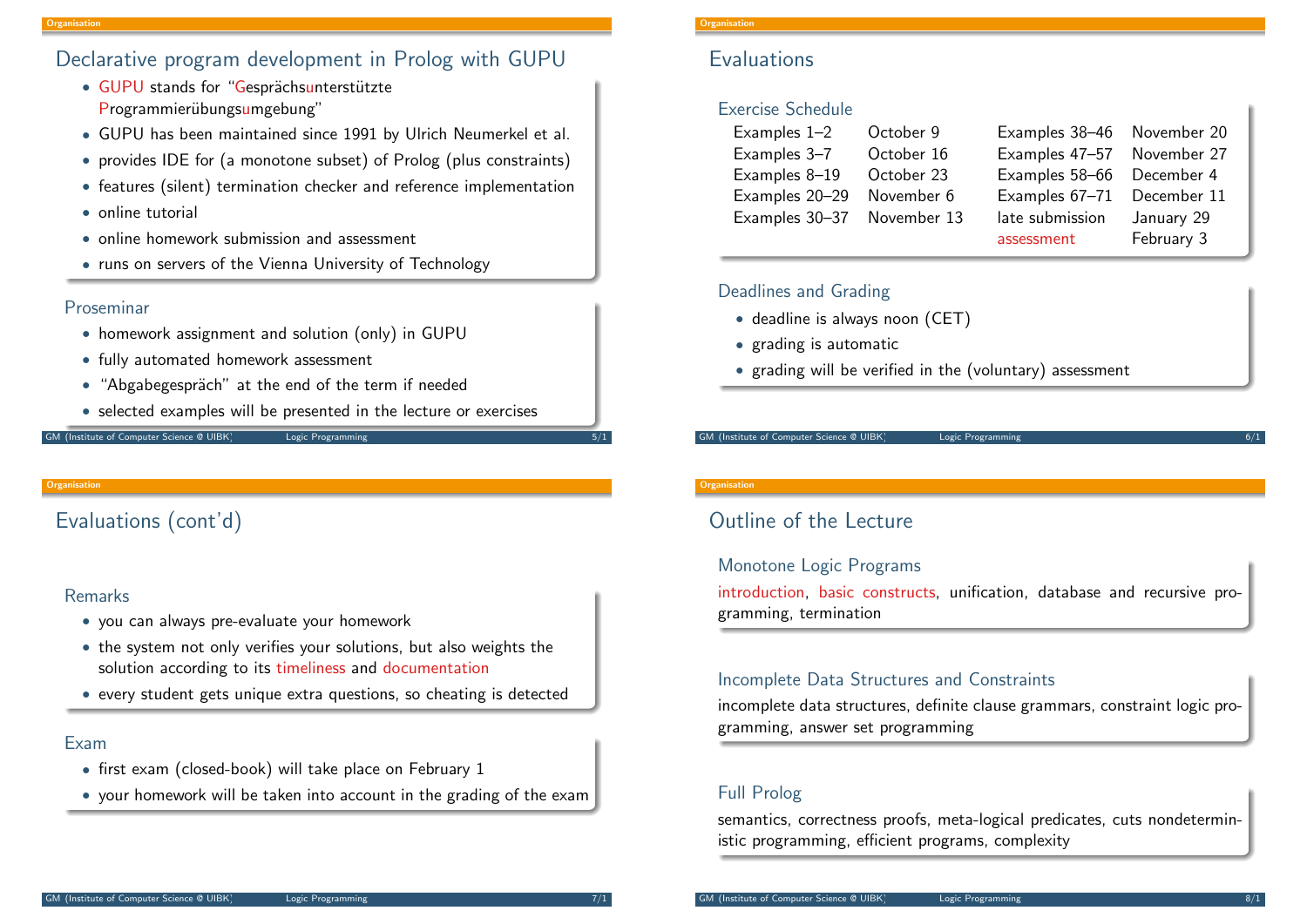## Logic Programs

#### GM (Institute of Computer Science @ UIBK) Logic Programming

#### <span id="page-2-0"></span>History and Applications

| 196? | procedural view of (Horn) logic | R. Kowalski                |
|------|---------------------------------|----------------------------|
| 1972 | Programmation en Logique        | A. Colmerauer & P. Roussel |
| 1983 | Warren abstract machine         | D. Warren                  |
| 1987 | constraint logic programming    | Jaffar & Maher             |
| 1994 | answer set programming          | Dimopoulos, Nebel & Köhler |
|      |                                 |                            |
| 2015 | SWI-Prolog, Version 6.4.1       | free                       |
|      | SICStus Prolog, Version 4.3.1   | <b>SICS</b>                |

### A Few Applications

- speech recognition: Clarissa
- networks: Eri[csson Ne](http://ti.arc.nasa.gov/tech/cas/user-centered-technologies/clarissa/)twork Resource Manager
- pro[gram analysis: Julia](http://sicstus.sics.se/ericsson_nrm.html)

#### Introduction

#### Attempt at a Definition

logic programming is a declarative programming paradigm, that is, the specification of a problem is made a first-class citizen; the idea can be summarised as follows:

program set of judgements computation proof of a goal statement from the program

#### Advertisement

In its ultimate and purest form, logic programming suggests that even explicit instructions for operations not be given, but, rather, the knowledge about the problem and assumptions that are sufficient to solve it be stated explicitly, as logical axioms.

this is very abstract, over-simplified, and becomes false, when subject to scrutiny ... still logic programming is a pearl

GM (Institute of Computer Science @ UIBK) Logic Programming

#### Basic Constructs

### Basic Constructs

#### **Definitions**

- terms are built from logical variables, constants and functors
- ground term contains no variables; nonground term contains variables

#### Definition

- goals (aka formulas) are constants or compound terms
- goals are typically non-ground

#### Notation

we confuse function symbols and predicate symbols  $(=$  functors) in the definition of a term; this makes meta-level predicates more natural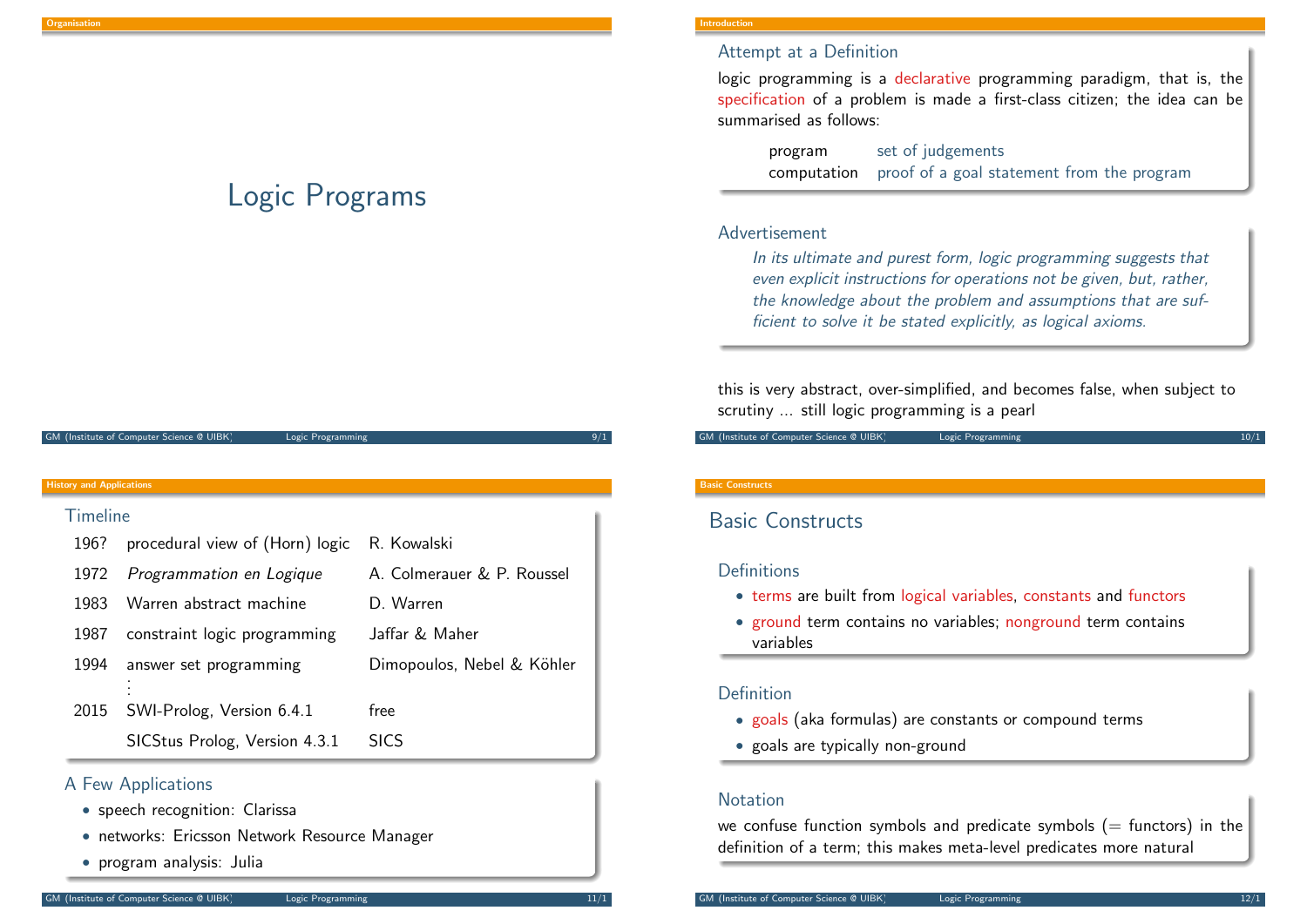```
Example (Goal)
```
father (andreas, boris)

### Definitions (Clause)

• a clause or rule is an universally quantified logical formula of the form

 $A := B1, B2, \ldots, Bn$ 

where  $A$  and the  $B_{i}{^{\prime}}$ s are goals

- $\bullet$  A is called the head of the clause; the  $B_i$ 's are called the body
- a rule of the form  $A \leftarrow$  is called a fact; we write facts simply A.

#### Definition

a logic program is a finite set of clauses

```
M (Institute of Computer Science @ UIBK) Logic Programming
```
#### Basic Constructs

[De](#page-2-0)finition (Queries and Use Cases)

a complex query is a conjunction of goals of the following form:

 $: - A1, A2, ... An$ 

### Example (Queries)

```
: - father (andreas, boris).
: - father (andreas, X).
:/- father (X,Y), female (X).
```
### **Observations**

- 1 existential query contains logical variable(s)
- 2 universal fact contains logical variable(s)
- 3 conjunctive query is conjunction of goals posed as query
- 4 it is good style to write use case before the actual program

### Example (Facts)

| father (andreas, boris).                   | female (doris). male (andreas). |                  |
|--------------------------------------------|---------------------------------|------------------|
| father (andreas, christian). female (eva). |                                 | $male(boris)$ .  |
| father (andreas, doris).                   |                                 | male(christian). |
| father (boris, eva).                       |                                 | male (franz).    |
| father (franz, georg).                     |                                 | $male(georg)$ .  |
| mother (helga, doris).                     |                                 |                  |
| mother (doris, franz).                     |                                 |                  |
| mother(anna, eva).                         |                                 |                  |
| mother (eva, georg).                       |                                 |                  |

### Example (Rules)

d a ughter  $(X, Y)$  : - father  $(Y, X)$ , female  $(X)$ . d a u g h t e r  $(X, Y)$  : – mother  $(Y, X)$ , female  $(X)$ .  $graph(x, Y) := father(X, Z), father(Z, Y).$  $grapher(X,Y) := father(X,Z)$ , mother  $(Z,Y)$ .

GM (Institute of Computer Science @ UIBK) Logic Programmin

#### Basic Constructs

#### **Definitions**

• substitution is finite set of pairs

$$
\{X_1\mapsto t_1,\ldots,X_n\mapsto t_n\}
$$

with terms  $t_1, \ldots, t_n$  and pairwise different variables  $X_1, \ldots, X_n$ 

- application of substitution  $\theta$  to term t is denoted by  $t\theta$
- $t\theta$  is instance of  $t$

Examples  $\theta_1 = \{X \mapsto \text{boris}\}$ 

 $\theta_2 = \{X \mapsto \text{boris}, Y \mapsto \text{eva}\}$  $\theta_3 = \{X \mapsto s(Y), Y \mapsto 0\}$  $father(andreas, X) \theta_1 = father(andreas, boris)$  $father(X, Y)\theta_2 = father(boris, eva)$ 

 $list(X, list(X, Y))\theta_3 = list(s(Y), list(s(Y), 0))$ 

(Institute of Computer Science @ UIBK) Logic Programming